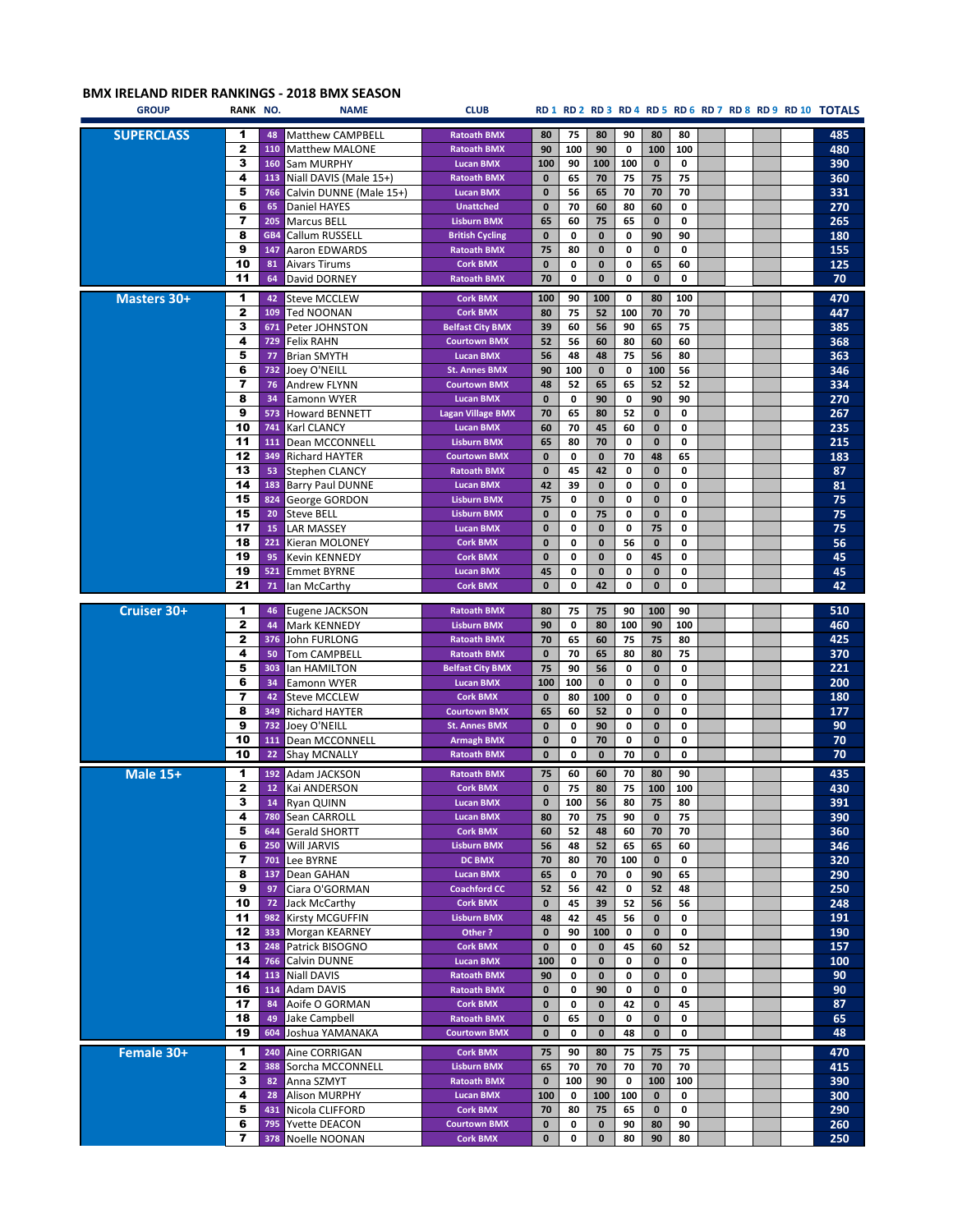|                   | 8            | 812        | Susan MC CANN                         | <b>Lucan BMX</b>                                 | 90               | 75       | 65                | 0                 | $\mathbf{0}$            | 0       |  |  | 230          |
|-------------------|--------------|------------|---------------------------------------|--------------------------------------------------|------------------|----------|-------------------|-------------------|-------------------------|---------|--|--|--------------|
|                   | 8            | 522        | Emma FORAN                            | <b>Ratoath BMX</b>                               | 80               | 0        | $\mathbf 0$       | 0                 | $\mathbf{0}$            | 0       |  |  | 80           |
|                   | 10           | 397        | Ciara CONLON                          | <b>Cork BMX</b>                                  | $\bf{0}$         | 0        | 65                | 0                 | $\mathbf{0}$            | 0       |  |  | 65           |
| Female 15+        | 1            | 574        | Nadia BENNETT                         | <b>Lagan Village BMX</b>                         | 80               | 100      | 100               | 100               | 0                       | 0       |  |  | 380          |
|                   | $\mathbf{2}$ | 18         | <b>Jodie LYNCH</b>                    | <b>East Coast Raiders</b>                        | 100              | 90       | 75                | 90                | $\mathbf{0}$            | 0       |  |  | 355          |
|                   | 3            | 359        | Abbigail MCKNIGHT                     | <b>Belfast City BMX</b>                          | 90               | 80       | 90                | 75                | 0                       | 0       |  |  | 335          |
|                   | 4            | 202        | <b>Molly ALLAN</b>                    | <b>Belfast City BMX</b>                          | 75               | 75       | 80                | 80                | $\mathbf{0}$            | 0       |  |  | 310          |
|                   | 5            |            |                                       |                                                  |                  |          |                   |                   |                         |         |  |  | $\mathbf{0}$ |
| Female 11-14      | 1            | 386        | Amy MCCONNELL                         | <b>Lisburn BMX</b>                               | 60               | 65       | 70                | 75                | 100                     | 100     |  |  | 470          |
|                   | 2            | 323        | Maya RUBIN RAHN                       | <b>Courtown BMX</b>                              | 56               | 56       | 56                | 65                | 90                      | 80      |  |  | 403          |
|                   | 3            | 911        | Shauna BYRNE                          | <b>DC BMX</b>                                    | 90               | 100      | 100               | 100               | $\mathbf{0}$            | 0       |  |  | 390          |
|                   | 4            | 362        | Katie LEMON                           | <b>Lagan Village BMX</b>                         | 100              | 90       | 90                | 90                | $\mathbf{0}$            | 0       |  |  | 370          |
|                   | 5            | 19         | Ava WYER                              | <b>Lucan BMX</b>                                 | 70               | 60       | 65                | 0                 | 80                      | 90      |  |  | 365          |
|                   | 6            | 255        | <b>Chloe STEACY</b>                   | <b>DC BMX</b>                                    | 80               | 75       | 80                | 80                | $\mathbf{0}$            | 0       |  |  | 315          |
|                   | 7            | 781        | <b>Chloe BYRNE</b>                    | <b>DC BMX</b>                                    | 75               | 70       | 75                | 70                | $\mathbf{0}$            | 0       |  |  | 290          |
|                   | 8            | 307        | <b>Keira DREW</b>                     | <b>East Coast Raiders</b>                        | 65               | 80       | 60                | 0                 | $\mathbf{0}$            | 0       |  |  | 205          |
|                   | 9            |            |                                       |                                                  |                  |          |                   |                   |                         |         |  |  | $\mathbf{0}$ |
| Female 7-10       | 1            | 65         | Carly HAYES                           | <b>Unattched</b>                                 | 100              | 100      | 100               | 100               | 100                     | 100     |  |  | 600          |
|                   | $\mathbf{2}$ | 770        | Lucy GROUNDWATER                      | <b>Belfast City BMX</b>                          | 90               | 90       | 90                | 80                | 80                      | 90      |  |  | 520          |
|                   | 3            | 433        | <b>Lucy SWEENY</b>                    | <b>Ratoath BMX</b>                               | 70               | 75       | 80                | 75                | 65                      | 70      |  |  | 435          |
|                   | 4            | 298        | Emma NOONAN                           | <b>Cork BMX</b>                                  | 75               | 80       | 75                | 60                | 70                      | 75      |  |  | 435          |
|                   | 5            | 711        | Caoilfhionn SCANNELL                  | <b>Cork BMX</b>                                  | 65               | 70       | 70                | 70                | 60                      | 60      |  |  | 395          |
|                   | 6            | 348        | Niamh O'ROURKE                        | <b>Ratoath BMX</b>                               | 80               | 0        | $\mathbf{0}$      | 90                | 90                      | 80      |  |  | 340          |
|                   | 7            | 70         | Jessica O'Keeffe                      | <b>Cork BMX</b>                                  | $\bf{0}$         | 60       | $\mathbf{0}$      | 0                 | 75                      | 65      |  |  | 200          |
|                   | 8            | 391        | Carys O'Leary                         | <b>Lucan BMX</b>                                 | $\mathbf{0}$     | 65       | $\mathbf{0}$      | 65                | $\mathbf{0}$            | 0       |  |  | 130          |
|                   | 9            |            |                                       |                                                  |                  |          |                   |                   |                         |         |  |  | $\mathbf{0}$ |
| <b>Male 13-14</b> | 1            | 127        | Aaron MASTERSON WEIR                  | <b>Lucan BMX</b>                                 | 70               | 56       | 70                | 70                | 90                      | 90      |  |  | 446          |
|                   | 2            | 251        | <b>Jay MACKNESS</b>                   | <b>East Coast Raiders</b>                        | $\mathbf{0}$     | 80       | 90                | 80                | 100                     | 80      |  |  | 430          |
|                   | 3            | 85         | Danny O'GORMAN                        | <b>Coachford Cycling Club</b>                    | 65               | 70       | 52                | 90                | 80                      | 70      |  |  | 427          |
|                   | 4            | 616        | Killian FORAN                         | <b>Lucan BMX</b>                                 | 75               | 48       | 65                | 56                | 75                      | 75      |  |  | 394          |
|                   | 5            | 235        | <b>Reuben BYRNE</b>                   | <b>Ratoath BMX</b>                               | 100              | 75       | 80                | 100               | $\bf{0}$                | 0       |  |  | 355          |
|                   | 6            | 919        | <b>Meg DOHERTY</b>                    | <b>Belfast City BMX</b>                          | 48               | 52       | 48                | 65                | 70                      | 65      |  |  | 348          |
|                   | 7            | 234        | Nicholas WILKINSON                    | <b>Belfast City BMX</b>                          | 52               |          | 45                | 52                | 60                      | 60      |  |  | 269          |
|                   | 8            | 575        | Jake JACK                             | <b>Lagan Village BMX</b>                         | 60               | 100      | 100               | 45                | $\mathbf{0}$            | 0       |  |  | 305          |
|                   | 9<br>10      | 608        | James WALSH                           | <b>Lucan BMX</b>                                 | 42               | 42       | 56                | 48<br>$\mathbf 0$ | 52                      | 56      |  |  | 296          |
|                   | 11           | 17<br>360  | Callum CLANCY<br><b>Cole PORTER</b>   | <b>Lucan BMX</b>                                 | 90<br>$\bf{0}$   | 90<br>60 | 75<br>60          | 75                | $\bf{0}$<br>$\mathbf 0$ | 0<br>0  |  |  | 255<br>195   |
|                   | 12           | 369        | Robbie WILSON                         | <b>East Coast Raiders</b><br><b>Courtown BMX</b> | 56               | 0        | $\mathbf{0}$      | 60                | 65                      | 0       |  |  | 181          |
|                   | 13           | GB4        | <b>Bradley Russel</b>                 | <b>British Cycling</b>                           | $\mathbf{0}$     | 0        | $\mathbf{0}$      | 0                 | 56                      | 100     |  |  | 156          |
|                   | 14           | 188        | Jamie BARTLEY                         | <b>Lucan BMX</b>                                 | 80               | 65       | $\mathbf{0}$      | 0                 | 0                       | 0       |  |  | 145          |
|                   | 16           | 378        | Dylan JONES                           | <b>Lucan BMX</b>                                 | 45               | 0        | $\mathbf{0}$      | 0                 | $\mathbf{0}$            | 0       |  |  | 45           |
|                   | 17           | 291        | Malachy MURPHY                        | <b>Lucan BMX</b>                                 | 39               | 0        | $\mathbf{0}$      | 0                 | 0                       | 0       |  |  | 39           |
| <b>Male 11-12</b> | 1            | 59         | James WOOD                            | <b>Ratoath BMX</b>                               | 90               | 90       | 100               | 100               | 75                      | 90      |  |  | 545          |
|                   | $\mathbf{z}$ | 194        | Charlie JACKSON                       | <b>Ratoath BMX</b>                               | 75               | 100      | 80                | 75                | 70                      | 75      |  |  | 475          |
|                   | 3            | 197        | <b>Brandon MALLON</b>                 | <b>Lisburn BMX</b>                               | 65               | 75       | 90                | 80                | 80                      | 80      |  |  | 470          |
|                   | 4            |            | 256 James MCMORROW                    | <b>Lisburn BMX</b>                               | 56               | 70       | 75                | 70                | 65                      | 56      |  |  | 392          |
|                   | 5            |            | 510 Harrison SYMS                     | <b>Cork BMX</b>                                  | $\overline{100}$ | 0        | $\pmb{0}$         | 90                | 100                     | 100     |  |  | 390          |
|                   | 6            | 47         | <b>Tommy CAMPBELL</b>                 | <b>Ratoath BMX</b>                               | 70               | 56       | 65                | 65                | 60                      | 65      |  |  | 381          |
|                   | 7            |            | 252 Shay FLYNN                        | <b>Cork BMX</b>                                  | 80               | 80       | 56                | 0                 | 90                      | 60      |  |  | 366          |
|                   | 8            | 707        | <b>Martin GROUNDWATER</b>             | <b>Belfast City BMX</b>                          | 45               | 52       | 70                | 52                | 56                      | 52      |  |  | 327          |
|                   | 9            | 471        | <b>Josh WHITLEY HALVEY</b>            | <b>Ratoath BMX</b>                               | 48               | 60       | 60                | 60                | 48                      | 48      |  |  | 324          |
|                   | 10           | 375        | <b>Killian FURLONG</b>                | <b>Ratoath BMX</b>                               | 42               | 45       | 42                | 56                | 39                      | 39      |  |  | 263          |
|                   | 11<br>12     | 218<br>344 | Joshua EAGLESON<br><b>Oscar FORAN</b> | <b>Lisburn BMX</b><br><b>Cork BMX</b>            | 36               | 48       | 39<br>$\mathbf 0$ | 45                | 42                      | 42      |  |  | 252          |
|                   | 13           |            | 832 Stephen MURPHY                    | <b>Cork BMX</b>                                  | 33<br>60         | 0<br>65  | $\bf{0}$          | 48<br>0           | 45<br>$\mathbf 0$       | 45<br>0 |  |  | 171<br>125   |
|                   | 14           | 606        | Luke Palmer                           | <b>Cork BMX</b>                                  | $\bf{0}$         | 0        | 0                 | 0                 | 52                      | 70      |  |  | 122          |
|                   | 15           | 800        | <b>Stevie MCMORROW</b>                | <b>Lisburn BMX</b>                               | 28               | 0        | 45                | 42                | $\mathbf 0$             | 0       |  |  | 115          |
|                   | 16           | 911        | Shauna BYRNE                          | <b>DC BMX</b>                                    | 52               | 42       | $\bf{0}$          | 0                 | $\bf{0}$                | 0       |  |  | 94           |
|                   | 17           | 398        | Cal GILMER                            | <b>Ratoath BMX</b>                               | 39               | 0        | 52                | 0                 | 0                       | 0       |  |  | 91           |
|                   | 18           | 628        | Matthew BRADY                         | <b>Lucan BMX</b>                                 | 30               | 0        | $\bf{0}$          | 0                 | $\mathbf 0$             | 36      |  |  | 66           |
|                   | 19           | 291        | Malachy MURPHY                        | <b>Lucan BMX</b>                                 | $\bf{0}$         | 0        | 48                | 0                 | 0                       | 0       |  |  | 48           |
|                   | 20           | 285        | Andrew MCCARTHY                       | <b>Cork BMX</b>                                  | $\bf{0}$         | 0        | $\mathbf 0$       | 39                | $\pmb{0}$               | 0       |  |  | 39           |
|                   | 21           | 292        | Daragh WALSH                          | <b>Lucan BMX</b>                                 | 26               | 0        | 0                 | 0                 | 0                       | 0       |  |  | 26           |
|                   | 22           |            |                                       |                                                  |                  |          |                   |                   |                         |         |  |  | 0            |
| <b>Male 9-10</b>  | 1            |            | 200 Andre AROGA                       | <b>Belfast City BMX</b>                          | 80               | 100      | 100               | 70                | 90                      | 90      |  |  | 530          |
|                   | $\mathbf{z}$ | 122        | Lennon NEVILLE                        | <b>Ratoath BMX</b>                               | 90               | 80       | 90                | 90                | 75                      | 80      |  |  | 505          |
|                   | 3            | 209        | <b>Reuben BYRNE</b>                   | <b>Lucan BMX</b>                                 | 100              | 15       | 75                | 100               | 100                     | 100     |  |  | 490          |
|                   | 4            | 899        | Adam FORAN                            | <b>Ratoath BMX</b>                               | 75               | 90       | 80                | 80                | 65                      | 56      |  |  | 446          |
|                   | 5            | 269        | Luis REID                             | <b>Belfast City BMX</b>                          | 70               | 75       | 65                | 52                | 56                      | 75      |  |  | 393          |
|                   | 6            | 65         | Carly HAYES                           | <b>Unattched</b>                                 | 65               | 65       | 60                | 65                | 42                      | 60      |  |  | 357          |
|                   | 7            |            | 334 Alex BARRETT                      | <b>Cork BMX</b>                                  | 19               | 42       | 33                | 60                | 80                      | 70      |  |  | 304          |